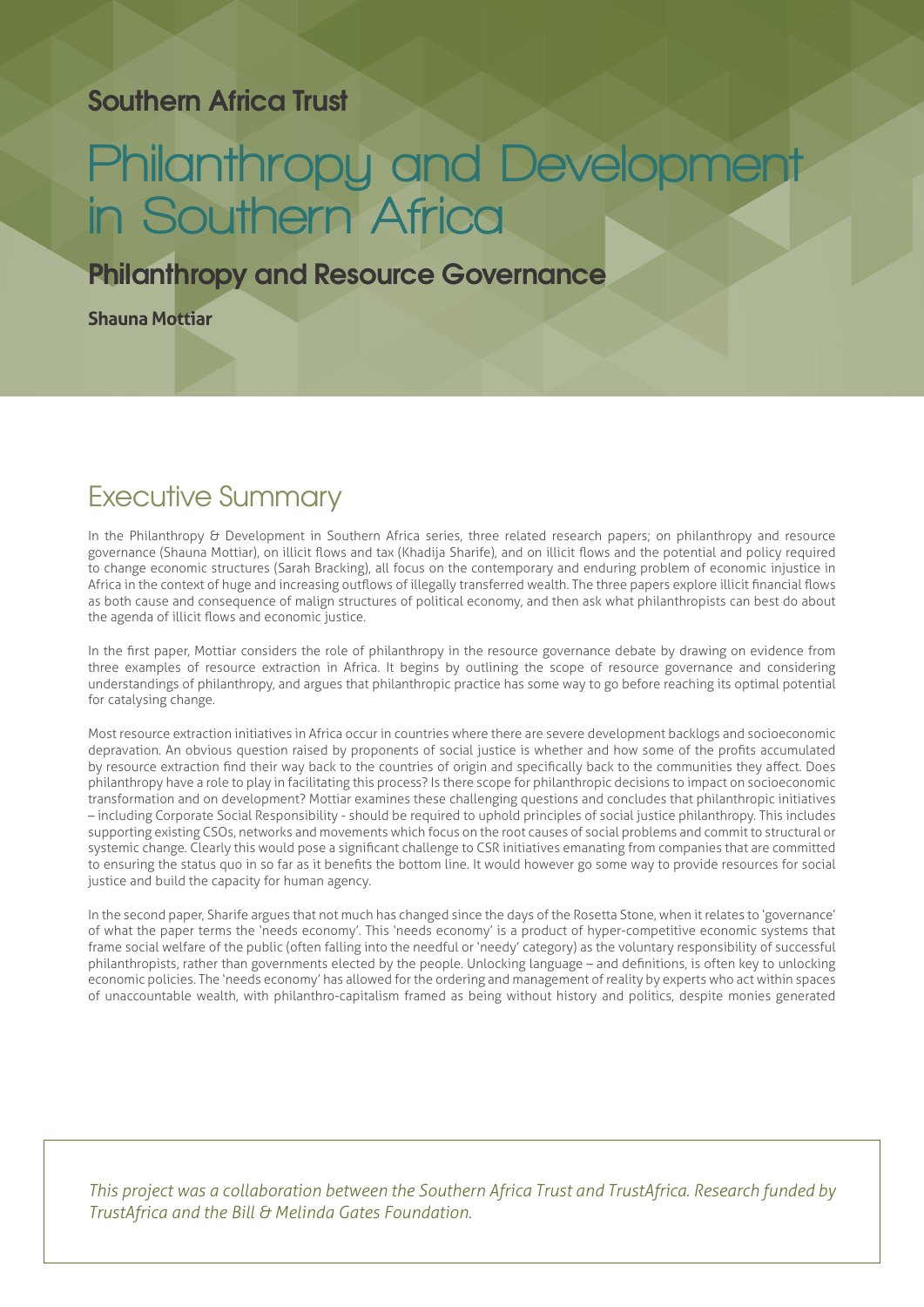through systems of inequality.

As an example, Transparency International (TI), a product of the World Bank, specialising in 'third worlds', has a definition of corruption which limits the geography to that of demand-side or political corruption 'abusing public office for private gain', resulting in African countries being placed at the top of the list. Ironically, the world's leading tax havens (facilitating legal and financial secrecy) are 'first world' countries such as the US's Delaware, Switzerland, Netherlands, or the UK's City of London which itself runs a significant portion of tax havens globally (such as British Virgin Islands). In fact, 80% of international financial activities take place through offshore markets. And Africa's biggest source of illicit flight is corporate tax avoidance, much of it facilitated offshore. Furthermore, initiatives such as the Extractive Industries Transparency Initiative (EITI) is supported by the World Bank and funded by the same multinational companies. Companies receive the 'purchase' of legitimacy from the organization on disclosing what has been paid to governments. Sharife explains in detail the problematic system which inherently misdiagnoses the problem of illicit financial flows, sighting various examples. The limitation of the EITI frame of reference to national boundaries instead of the actual functions of transnational corporate structures, critically excludes the role of transfer (mis)pricing, tax avoidance, and thin capitalisation. Rather than correcting systemic inequities, Sharife argues that governance acts as a glorified "band-aid" to ensure a continued management and stabilisation of poverty, which, prevents collapse or radical overhaul. Indeed, as famous philanthropist Carnegie notes, "Philanthropy is the true antidote for the reconciliation of rich and poor… in requiring only the further evolution of existing conditions, not the total overhaul of our civilization."

In the third research paper, Bracking begins with the problem that the scale of funds available to philanthropists to ameliorate poverty, inequality and social exclusion is far outweighed and offset by the much bigger outflow of illegally earned or transferred wealth that is illicit financial flows. While diligent philanthropic organisations can ensure their own independence from criminality at an organisational level, and can undertake due diligence on their partners and associates, it is the wider context of how to campaign for economic justice in an unjust economic system that vexes philanthropists, just as it has done for centuries. If merely palliative, philanthropy can even contribute to increasing the power of the organisations and persons causing harm. The desire to change the actual structures which generate illicit financial flows is therefore a strong one, because, if successful, it would release philanthropists from the thankless job of picking people up so they can be exploited and abjected all over again by the institutions and organisations of the extractive economy that is Africa's inheritance.

There are two main challenges to philanthropists wishing to reduce and stop IFFs: an economic policy one of what it is that could do this; and a political one of who would make that happen. This paper argues that the first challenge is relatively easily surmountable given that examples and exemplars already exist for the types of regulatory and policy changes required. The second, however, is a thornier issue, and requires political will. Without an obvious political elite prepared, willing or able to take up the challenge of sovereign economic development and economic justice the job falls to a new type of movement platform which can pull together the energies of what are, at present, quite disparate issue- and sector-based CSOs and philanthropic organisations. The challenge is to build strength in unity by respecting diversity, but can philanthropic organisations rise to this essentially political challenge?

#### Index

| <b>Executive Summary</b>                         |    | 1 |               |
|--------------------------------------------------|----|---|---------------|
| The scope of Natural Resource Governance         |    |   | $\mathcal{L}$ |
| Understanding philanthropy 2                     |    |   |               |
| Foundations                                      |    |   |               |
| Corporate social responsibility (CSR) 4          |    |   |               |
| Philanthropy in the resource extraction industry |    |   | 5             |
| Philanthropy: Potential and challenges           |    |   |               |
| Recommendations 9                                |    |   |               |
| References                                       | 10 |   |               |

*<sup>1</sup> I am extremely grateful to Sarah Bracking, Halima Mahomed, Bheki Moyo and Yao Graham for their valuable comments to various drafts of this paper.*

*<sup>2</sup> Shauna Mottiar is a Post-Doctoral Fellow at the Centre for Civil Society, University of KwaZulu-Natal, South Africa – mottiar@ukzn.ac.za*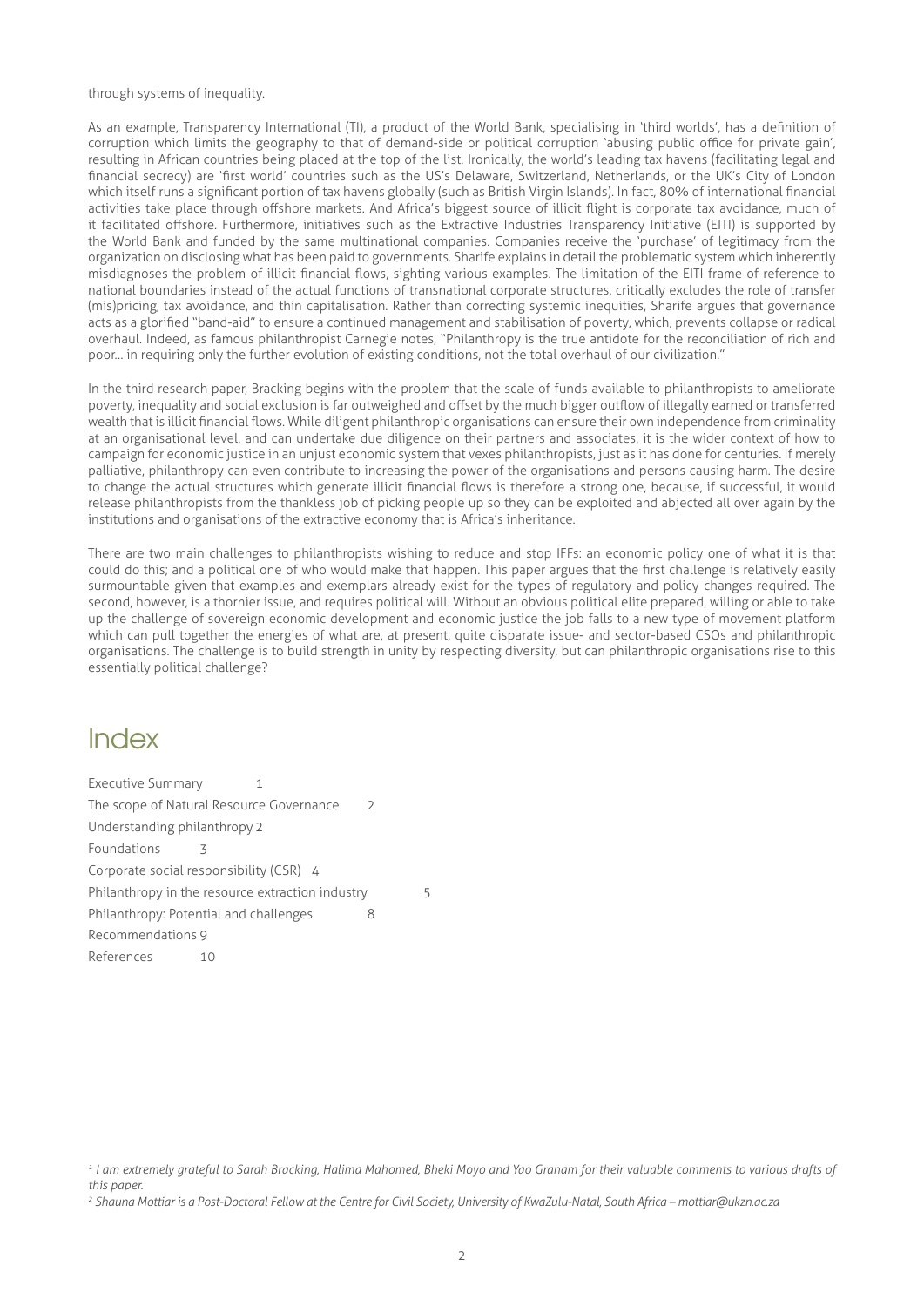### **Abstract**

*Philanthropic practice in the resource extraction sector is significantly under researched and forms the basis for this study. An obvious concern for social justice scholars and development scholars alike is that massive profits accumulated from resource extraction initiatives in Africa are seldom re-invested in the communities directly impacted or even more broadly in the development agendas of countries that house these resources. This paper considers the role of philanthropy in the resource governance debate. It begins by outlining the scope of resource governance and considering understandings of philanthropy. Drawing on preliminary evidence from three (random) examples of resource extraction in Africa, it argues that philanthropic practice has some way to go before reaching its optimal potential and that further research is required to gain more insight into this potential. The paper concludes with a discussion on philanthropy's role in resource governance and incorporates a series of recommendations.*

# The Scope of Natural Resource Governance

Natural Resource Governance is typically understood as "the set of strategies aimed at improving the transparency and accountability of governments and private companies during the licensing, exploration, contracting, extraction, revenue generation and allocation of natural resources" (Mejia-Acosta, 2010: 1). It could further be contextualised within understandings of 'Development Governance' (Least Developed Countries Report, 2009: vi) defined as "governance oriented to solve common national development problems, create new national development opportunities and achieve common national development goals". This would include designing appropriate institutions, but also prioritising policies and the processes through which they are formulated and implemented. Development governance is therefore about the processes, policies and institutions associated with promoting national development and ensuring a socially legitimate and inclusive distribution of its costs and benefits. For the purposes of this paper 'resource governance' will focus on the allocation of funds, accumulated through resource extraction, towards the social good. In other words, it will focus on philanthropic practice within the resource extraction sector. While the full scope of natural resources would include forests, land and water, the paper's focus will be the non-renewable resources of oil, gas, minerals and metals as highlighted through the proliferation of various global governance initiatives over the last decade. These initiatives seek to counter development challenges associated with the 'resource curse' such as government corruption, the erosion of political institutions and poor economic impacts. The challenge of such initiatives is to devise institutional mechanisms that make governments accountable for the allocation of revenues extracted beyond the tax system – revenues substantial enough to potentially alleviate existing socioeconomic inequalities. Coupled with this is the challenge to regulate the workings of international (profit-driven) corporations active in developing countries. Lack of regulation in this context too easily results in economic, social rights, environmental and security violations. It is in this context that this paper seeks to draw attention to the nature, potential and challenges of philanthropy.

Andres Mejia-Acosta (2010) argues that most resource governance transparency and accountability initiatives are ends in themselves rather than the means with which to achieve improved social outcomes. So while initiatives have an explicit or implicit concern with the improvement

of development outcomes regarding, for example, reduced corruption of government officials, and a more egalitarian distribution of wealth and poverty alleviation, they fail to provide a convincing theory of change with regard to how these outcomes can be achieved. Their mechanisms are usually geared to improve the process through which actors and institutions can bring governments to account. Most initiatives focus on process-driven outcomes such as increasing the participation of civil society organisations, promoting the disclosure of contracts and demanding increased revenue transparency. The assumption is that such measures would have a direct impact on larger objectives. A scan of the Resource Governance Index (Natural Resource Governance Index) indicators illustrates this point. The index has four components: whether the prevailing legal and institutional framework supports transparency and accountability; what information is published about the resource sector; what safeguards are in place to promote integrity in its governance and whether the broader institutional environment is conducive to accountability in the extraction sector. Likewise, other initiatives designed to strengthen resource governance such as the Kimberley Process Certification Scheme (KPCS), the Publish What You Pay Coalition (PWYP) and the Extractive Industries Transparency Initiative (EITI) focus largely on measures to increase accountability and transparency. These include compelling signatories to establish a system of internal controls to prevent the sale of conflict diamonds (KPCS Section iv-a), promoting evaluation and monitoring of resource extraction projects by civil society (PWYP Vision 20/20, 2.1) and tracking reconciled payments by companies and revenues received by governments in the resource sector (EITI Handbook, Ravat and Kannan: xii). In this sense, resource governance initiatives are formulated as guards against the negative aspects of extraction and revenue generation in the resource sector rather than formulating methods that directly impact upon the goals of development or social justice.

Initiatives to further development governance respond to the call for mining sectors to encourage local participation and acknowledge local concerns, enhance local livelihoods, respect human rights, minimise negative social and environmental impacts, transform mineral mining into sustainable value through the promotion of linkages and diversification, develop local economic capabilities and enterprise ownership and enhance local economies (Graham, 2013). A consequence of this has been the Africa Mining Vision of 2009 which, among other things, promotes: mining regulatory regimes which adhere to social, environmental and health standards; improving public participation through consultation and participatory decision making; eliminating human rights abuses and natural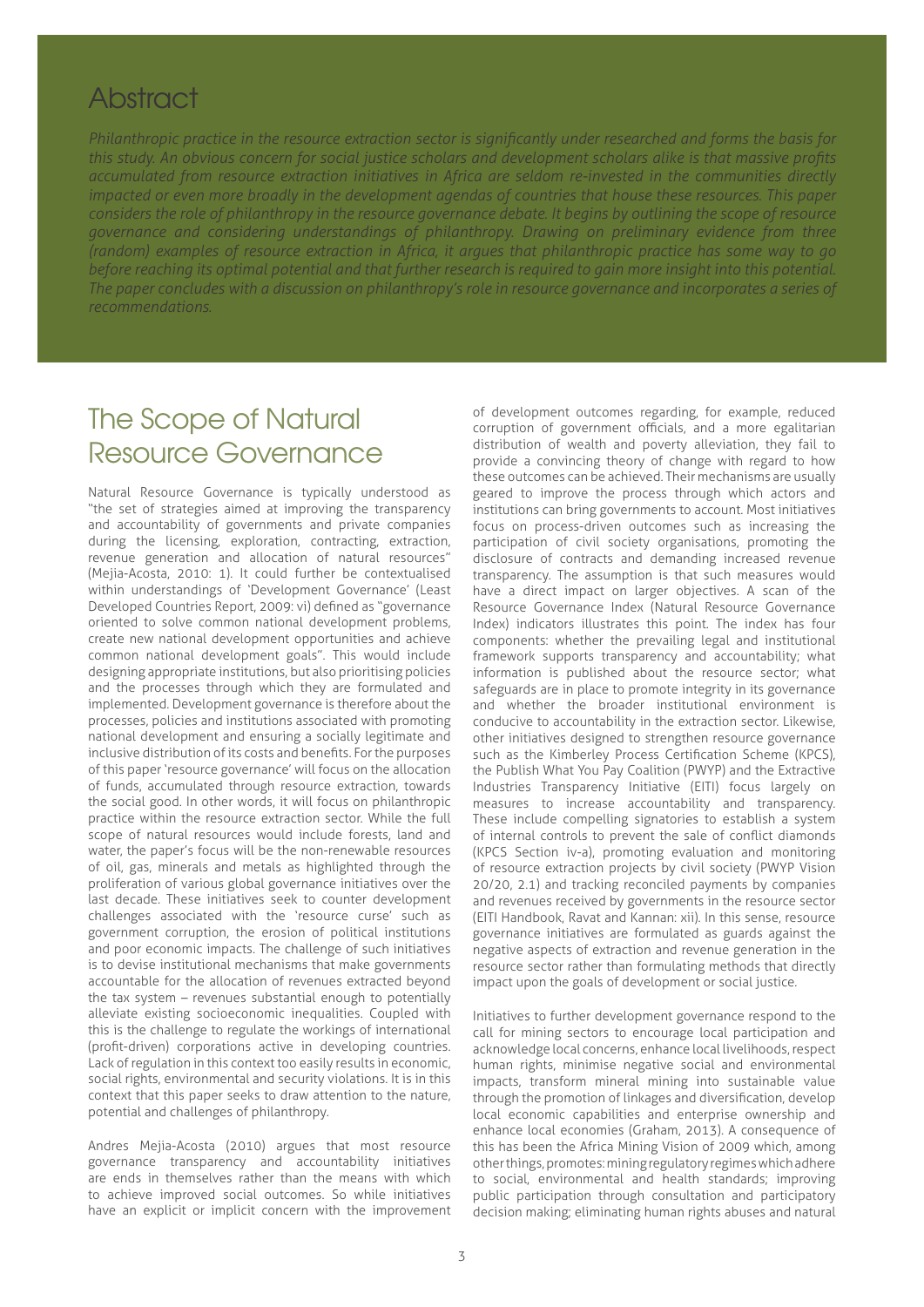resources fuelling conflicts; integrating resource governance principles (e.g. KPCS, EITI, PWYP) into national policies, laws and regulations; building the local economy through provisions such those contained in the South African Mining Charter (2002) which provide for local skills development, local staff complement targets, local equity ownership targets and local beneficiation and; enhancing sustainable livelihoods through developing artisanal and small scale mining such as proposed in the 2002 Yaounde Vision (Africa Mining Vision, 2009).

Most resource extraction initiatives in Africa occur in countries where severe development backlogs and socioeconomic depravation exist. An obvious question raised by proponents of social justice is whether and how some of the profits accumulated by resource extraction find their way back to the countries of origin and specifically back to the communities they affect. The argument that this paper makes is that philanthropy is one of the ways in which this process can be facilitated and that it has a significant role to play in reaching development goals and impacting on socioeconomic transformation.

# Understanding Philanthropy

Philanthropy in its purest definition translates from the Greek philanthropos: humanity, tropos: loving and contemporary definitions centre on "the use of private initiatives for the public good". Three main approaches to philanthropy are discernible in mainstream literature (Anheier and Leat, 2007). The first is the charity or service approach which has its origins in religious or moral practice stressing help for the 'less fortunate' through alms giving, tithing and its equivalents. This approach has been adapted to provide services complementary to those provided by the state or to fill gaps in statutory provision. The second approach is the philanthropic or science approach which is distinguished from the charity approach by its focus on addressing the causes rather than symptoms of problems. Proponents of this approach included philanthropists Joseph Rowntree (Rowntree Trusts) who proclaimed that philanthropy should search out underlying causes rather than remedying the superficial manifestations of weakness or evil (Anheier and Leat, 2007: 20) and philanthropists Andrew Carnegie and John D Rockefeller. Carnegie in the 'Gospel of Wealth' argued that "the best means of benefitting the community is to place within its reach the ladders upon which the aspiring can rise." (Frumkin, 2006: 8). Likewise Rockefeller in 'The Difficult Art of Giving' argued that "the best philanthropy… is not what is usually called charity… but the investment of effort, time or money… to expand and develop the resources at hand and to give opportunity for progress." (Frumkin, 2006: 8). Philanthropy is therefore distinguished from charity by virtue of its focus on the structural and systemic conditions that cause social malaise while charity merely treats the symptoms of this malaise. (Frumkin, 2006: 5). It is also within this distinction that approaches to 'social justice philanthropy' have been developed. Social justice or social change philanthropy advocates for grassroots organising and democratic base building as means for creating deeper forms of democratic civic participation in community and national affairs (Faber and McCarthy, 2005: 10). This approach contends that addressing causes rather than symptoms of social malaise can be better achieved by philanthropic efforts that: uncover the root causes of social problems, support social movements that aim for social, political and economic equity, and include constituents in grant making decision processes as well as governance structures (Shaw, 2002; Hunsaker and Hanzl, 2003). In this way, philanthropy has more potential than charity which: reinforces existing power dynamics, supports

causes that do not challenge the status quo, and emphasises the temporary alleviation of problems. The third approach to philanthropy discernible in the literature is the venture philanthropy or entrepreneurial philanthropy approach. Also dubbed 'philanthro-capitalism' this approach reflects the rapid accumulation of new wealth from 1990 onwards including the massive wealth generated from the IT sector. The 'new' philanthropists perceive philanthropy as an investment as well as a viable method to create social wealth. They contend that methods drawn from business models can be used to solve social problems and yield more efficiency than methods employed by the public sector or by civil society initiatives (Edwards, 2008).

Beyond mainstream understandings of philanthropy, this paper seeks to elevate indigenous understandings of philanthropy to their rightful place. This is of particular relevance within debates and discourses around resource governance in Africa. Jacob Mati has posed the question 'African philanthropy or philanthropy in Africa?' (Mati forthcoming). This query underscores the fact that African philanthropy has many expressions and has yet to be formalised within mainstream discourses. In a seminal work, Susan Wilkinson-Maposa et al (2005) identify new conceptual frameworks for understanding indigenous giving. They argue that giving and helping among people in southern Africa is widespread, firmly entrenched and vital for both survival and progress. Their research reveals that 'horizontal' philanthropy takes the form of material exchanges such as food, money and clothing as well as non-material exchanges such as physical / manual support, contribution of time and skills, knowledge sharing and moral / emotional support. 'Horizontal' philanthropy is practiced by friends and neighbours in particular communities and may include local associations and formal organisations. Elsewhere (Mottiar, 2013) and together with Mvuselelo Ngcoya (Ngcoya and Mottiar forthcoming) I argue that 'horizontal' philanthropy as opposed to 'vertical' philanthropy refers to patterns of giving occurring among equals. In this sense givers are not 'richer' and recipients 'poorer' nor is giving institutionalised but rather socially embedded and morally grounded. Forms of 'horizontal' giving are found in the Zulu traditions of ukwenana, ukusisa and ilimo. Ukwenana is a cultural form of exchange where the recipient will accept intending to return or reciprocate in kind but the giver will engage in the action knowing that there may not, in fact, be reciprocation. In ukusisa the givers will hand over part of their property, perhaps cattle, to recipients who do not own livestock. The cattle will eventually be returned but its offspring will become the property of the recipient. In ilimo the recipients will initiate the giving action by providing food and drink and inviting givers to help plough or harvest their lands with the understanding that the action will be reciprocated. These practices are grounded in the philosophy of ubuntu or a common humanity – "my humanity is tainted if your humanity is not recognised and assisted when in need". Interestingly enough these traditions also resonate rather closely with tenets of social justice philanthropy. 'Horizontal' philanthropy casts givers and recipients as equal in the philanthropic act. The implications of this are that recipients are not debased or humiliated by giving nor is there a formulation of hierarchy. The ukusisa mechanism of building the wealth of individual families or community members means that the causes of lacking are addressed as opposed to their symptoms. This is in keeping with basic distinctions that have been made between philanthropy and charity. The ilimo process of sharing labour skills has an element of sustainability in that, although not contracted, labour will be available as part of a community network. This practice also ensures that although givers play an important role, recipients remain at the centre of the philanthropic action. These are important considerations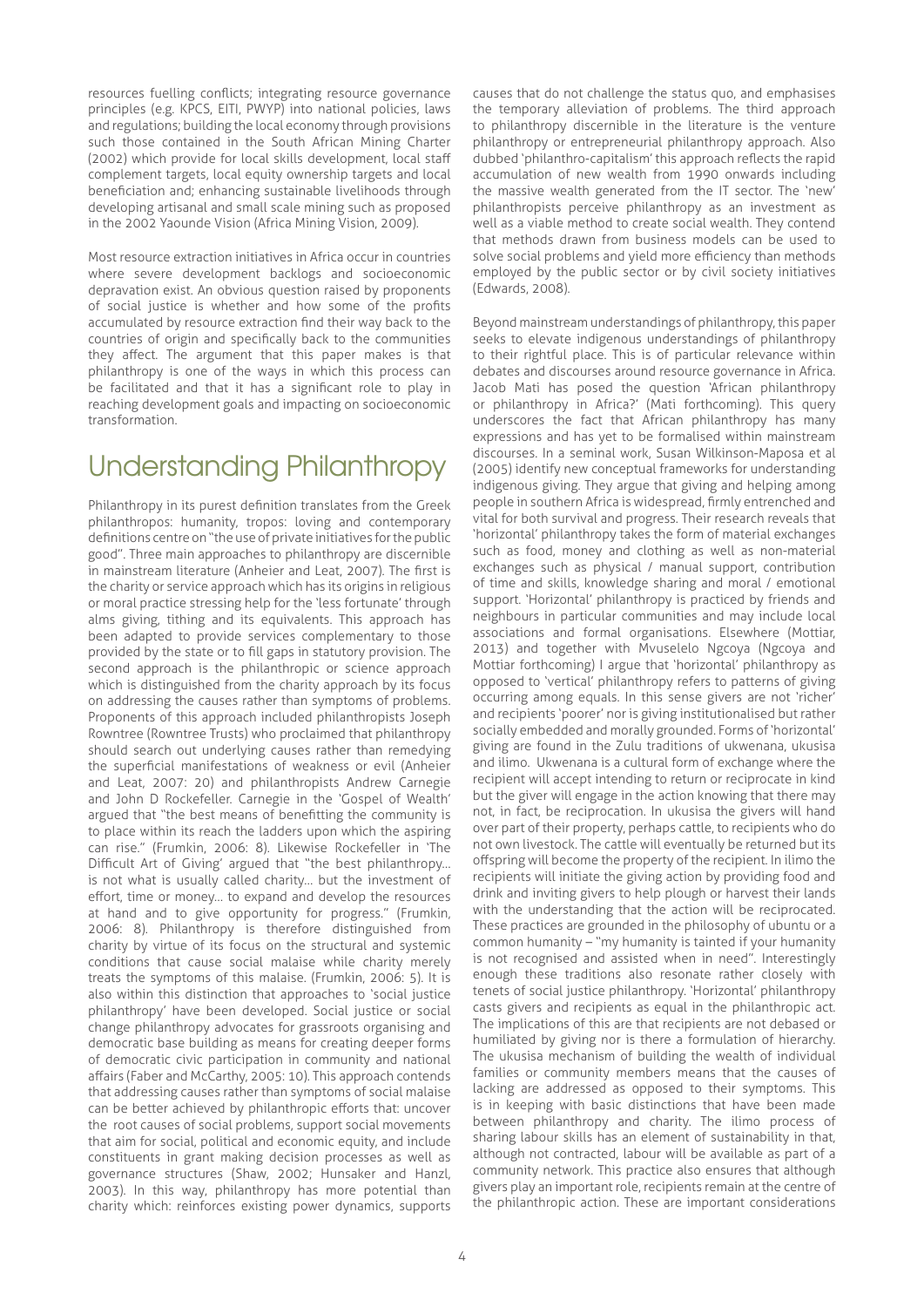given that mainstream critiques of 'vertical' philanthropy have centred on challenges of both sustainability and legitimacy of philanthropic endeavours.

In a review of philanthropy and its impact on equity in South Africa Christa Kuljian (2005) identified the following forms of philanthropy: local communal giving mechanisms (including horizontal forms of giving, stokvels and burial societies); individual giving (including family foundations); corporate social responsibility (CSR); community foundations; local grant making organisations and international private foundations. Given that this paper is centred on forms of philanthropy within the resource extraction sector it will focus on vertical forms of philanthropic practice, specifically foundations and CSR. This paper does however contend that drawing on horizontal forms of philanthropy and local giving mechanisms will enrich the quality of philanthropic practice – this is elaborated on in a later section below.

#### Foundations

Foundations are generally understood (Anheier and Leat, 2007: 15) as assets financial or otherwise that are institutionally separate from government, enjoy a meaningful degree of autonomy and do not return profits generated by either use of assets or the conduct of commercial activities. The term 'foundation' or 'trust' is typically used to refer to an organisation that has an endowment from which it derives income. Some foundations do not have permanent endowments however, and derive their income from a regular covenant, such as a company foundation, while others, such as community foundations, may have an endowment but also raise money for current expenditure and for building up an asset base. Foundations are promoted for a number of reasons. The first is their potential to redistribute resources from rich to poor. Many foundations adopt a policy of funding work in disadvantaged communities with the aim of equalising the distribution of resources. In this way there is some move towards creating a fairer society without radical social or economic transformation. This goal is also taken as essential to sustaining existing social and economic arrangements – in other words dealing with the damaging side effects of a market system. The second reason foundations are promoted is because they are ideally placed to formulate innovation. There is enough evidence of innovation by a number of foundations working in science, research, the arts, health, social welfare and the environment. The argument is that foundations are able to innovate because they are not pressured by accountability to constituents (as would be the case in the public sector) or to customers and shareholders (as would be the case in the private sector). A third reason foundations are promoted is their ability to promote social, policy and practice change. Foundations have actively promoted radical policy change but also effected social change more subtly through fostering recognition of new needs or 'giving voice' to concerns. In this way the participation and empowerment of people from marginalised communities has been expanded. Foundations have also often funded small scale local projects which have then been taken up in the public and private sectors and replicated. Foundations have also been instrumental in changing the way society and policymakers think about social issues and their solutions thus increasing the cultural and political 'menu' of options for global ills.

Examples of foundations achieving these mandates form part of an extensive literature on philanthropy. Arguing for the 'power of foundations' Daniel Faber and Deborah McCarthy (2005) remind of the Rockefeller Foundation's fostering and

shaping of scientific research, the Ford Foundation's influence on public policy since the 1950s, including a focus on poverty and political marginalisation among 'people of colour' and among women and the role of the Russell Sage Foundation in entrenching national standards related to housing, sanitation and public health. Nearer to home, South African scholars of philanthropy can draw on similar examples of postapartheid foundations. These include the Nelson Mandela Foundation set up in 1999 by President Mandela following his retirement from active politics. Through the creation of strategic partnerships and networks, the foundation aims to direct resources, knowledge and practice to add value and demonstrate new possibilities. Through two initiatives, the Siyaphila La HIV/AIDS project (Nelson Mandela Foundation & Medecins Sans Frontieres, 2006) and the Social Cohesion initiative (Nelson Mandela Foundation, 2009), the foundation illustrated a commitment to dealing with issues that had been marginalised by government policymaking processes. These issues are the provision of antiretroviral medication in the public health care sector and xenophobia respectively (Mottiar, 2011). Another example is the Shanduka Foundation formed in 2004 as a vehicle through which the Shanduka Group could channel its social and community investment initiatives. The Shanduka Group is an investment company, with a portfolio comprising resources, financial services, property, energy, beverages and industrial elements. It is committed to the objectives of South African BEE policy to "transform South Africa's economy to allow meaningful participation by black people and to change the racial profile of companies, owners, managers and skilled professionals". Among the foundation's initiatives were the Adopt a School project and the Black Umbrellas programme, both of which were registered under South African legislation as Section 21 non-profit entities. The initiatives are less genuinely transformative in the sense that they do not seek to impact on existing structural or systemic norms but they do exhibit a redistributive aim (in the case of supporting education in under-resourced schools) as well as an appetite for innovation (the Black Umbrellas initiative supported emerging black entrepreneurs with the objective of facilitating the development of small and medium enterprises in South Africa) (Mottiar, 2011).

It would be unwise however to approach the 'power of foundations' uncritically. Aside from the mainstream critiques that apply to philanthropic practice including limits to effectiveness, accountability and legitimacy, Craig Jenkens and Abigail Halcli (1999) advance two theories to analyse philanthropic practice by foundations that centre on social change: the 'social control' thesis and the 'channelling' thesis. Their area of specialisation is social movement philanthropy or philanthropy that supports and facilitates the transformative agenda of social movements. The 'social control' thesis advocates that philanthropic activity is strategically limited to moderate as opposed to radical projects – curtailing avenues for genuine transformation. Philanthropic initiatives focused on the American Civil Rights Movement in the 1960s and 1970s, for instance, peaked with major funding directed towards African American voter registration but declined when the movement took on 'contentious' issues such as school integration and bussing conflicts. The 'channelling' thesis asserts that philanthropic activity results in the 'professionalisation' of movements and groups – converting them into institutionalised organisations. This effectively removes the incentive for organisation leaders to mobilise at grassroots level (affecting an aspect of legitimacy), blunting the movement and reducing its impact. This is evidenced by the philanthropic support of professional American feminist advocacy and service centres in the 1980s which although securing policy change and ensuring its enforcement, did not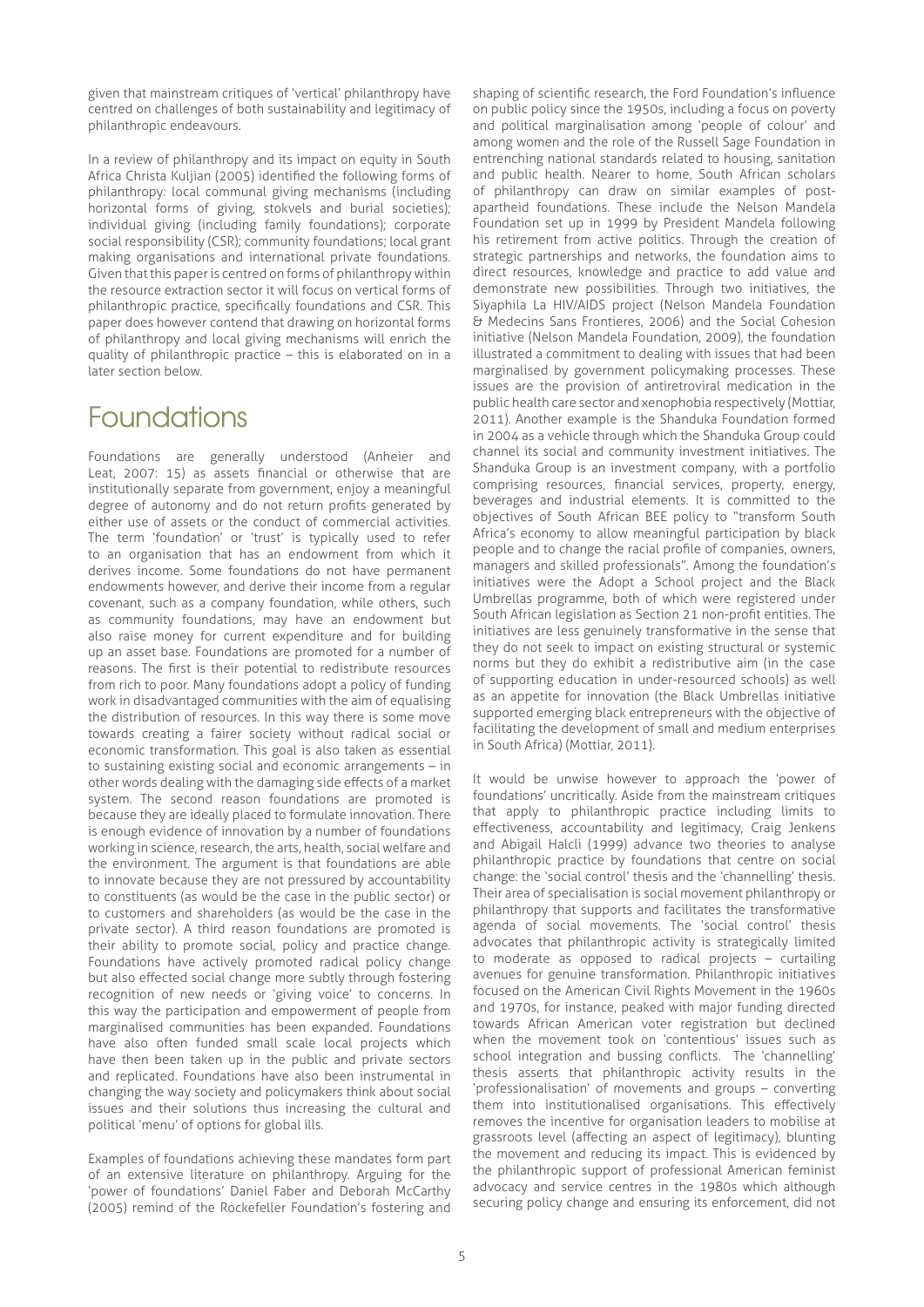encompass the continuous wave of feminist protest occurring at the time.

Beyond the theoretical there is also the very practical concern of foundations that are not genuinely philanthropic (or even charitable for that matter) but are created for unscrupulous purposes. Illicit financial flows out of Africa for example are estimated to be as much as US\$50 billion dollars a year, sixty per cent of which is attributed to commercial transactions though multinational companies (United Nations Economic Commission for Africa, October 2012). The resource extraction industry therefore comes under the spotlight. According to Raymond Baker there are a number of interrelated parts of the illicit financial structure. These include tax havens, offshore secrecy jurisdictions, free clauses, mispricing, transfer pricing, disguised corporations and anonymous trusts as well as fake foundations (Baker, 2007).

# Corporate Social Responsibility (CSR)

The concept of CSR is a broad one and has been interpreted and adopted to suit many and varied purposes. Basically CSR addresses the relationship between business and society. The primary relationship between the two is usually economic. Rising public awareness about the social and environmental impacts of economic growth however and increased legislative focus on social welfare and environmental protection have forced corporations to review the impact of their profit-making (Banerjee, 2008). CSR is understood as recognising that: companies have a responsibility for their impact on society and the environment beyond legal compliance; companies have a responsibility for the behaviour of others with whom they do business (e.g. supply chains); and business needs to manage its relationship with society for reasons of commercial viability or to add value to society (Blowfield and Frynas, 2005: 499).

Various CSR initiatives employ the terms, 'corporate citizenship' and 'strategic philanthropy' which are often applied interchangeably and in a vague manner, but have in common a careful avoidance of the word 'philanthropy' without some prior qualification. In corporate terminology CSR is distinguished from corporate social investment (CSI) in that the former refers to responsible business practice and the latter to giving initiatives. CSR, although incorporating 'private initiatives for the public good', is however less about genuine philanthropy and more aligned with the concept of business ethics. This is associated with the emergence of industry standards and soft law, often in the form of Codes of Conduct or Codes of Best Practice. Michael Blowfield and Jedrzej Frynas (2005) point out that while the concept of CSR may be recent, the idea of business ethics and social dimensions of profit making is not and dates back to western thinkers such as Cicero in the first century BC and eastern philosophers such as Kautilya in the fourth century BC. What has elevated contemporary interest around CSR, however, is its association with the role of the private sector in meeting development goals. The private sector in the developing world is seen as a partner in the development process. It is touted as a way business can 'play a role' in development. This is problematic for two reasons: Firstly, CSR emerged in developing economies with a focus on adopting universal norms. It is therefore difficult to transpose it to developing economies for the 'benefit of the poor and marginalised'. Secondly, the normative critiques of CSR apply. These include the view that the maximising of profit is irreconcilable with principles of 'social responsibility'

and the observation that CSR initiatives are often limited and superficial – failing to deal with structural / systemic causes of socioeconomic ills and seeking rather to mitigate its symptoms. Further to this is the argument that discourses of CSR and related discourses of corporate citizenship and sustainability are in fact, used to legitimise and consolidate the power of large corporations (Banerjee, 2008).

Given its broad interpretations and its lofty role in development discourses, how could 'philanthropy' could be brought into CSR as a way to strengthen the idea of ethical business practice? Marina Prieto-Carron et al (2006) argue that CSR debates, and more specifically, the role of business in poverty reduction in the developing world, have been dominated by northern perspectives and need to be expanded to take cognisance of southern perspectives. They argue that for CSR to benefit workers and communities socially (and environmentally) there needs to be a rigorous critique of the CSR agenda to include: its ideological underpinnings, issues it chooses to include and exclude, its tendency to avoid gender, class and race considerations, its actual (as opposed to postulated) effects and the inclusion of guiding principles in relation to regulations, profit strategies, governance and political responsibilities.

Two areas of CSR require comment in respect of formulating a more genuine philanthropic model. The first of these regards power relations and participation and the second, the governance dimensions of CSR (Prieto-Carron, 2006). Power relations and participation are vital considerations in the CSR debate given that it is an arena of political contestation when it comes to defining relations between the market and state, among different actors and social groups and in relation to participation in decision-making. Likewise contemporary governance is less centred in formal constitutional powers and more in a variety of business and civil society initiatives in setting regulatory frameworks for economic development. CSR initiatives are therefore seldom formulated within development or transformative agendas prioritised by developing states.

Further to this a genuine CSR model would need to take into account the full range of corporate activities and how they impact on development. Beyond a 'responsibility to local communities' corporate activities that display questionable business practice or that seek to influence public policy for profit should be made to have bearing on CSR. CSR should also problematise the structural power of capital and its ability to influence the political process. Businesses strategic use of CSR (marketing or legitimisation) has significant bearing on the quality of CSR and should be tempered by supportive legislation, more diverse decision-making structures and increased stakeholder participation (Mukherjee-Reed and Reed, 2004). Since all use of CSR practice has a bearing and indirect relationship to the 'bottom line', it is epistemologically impossible to model 'genuine CSR' in relation to 'fake CSR' as the difference can only be a matter of degree and the two objectives of profit making and giving will not be mutually exclusive in context. However, the difference in the mix of the two is significant in allowing contemporary philanthropists who own businesses and who wish to 'give back' or 'make a difference' to be recognised as such. Of use to the public in this respect would be an index that compares the value of the CSR intervention with the total value add of the country in the context of the corporates' value, turnover and profits. In contrast, evaluating CSR interventions only in their own, self-standing and non-relational terms tends to give them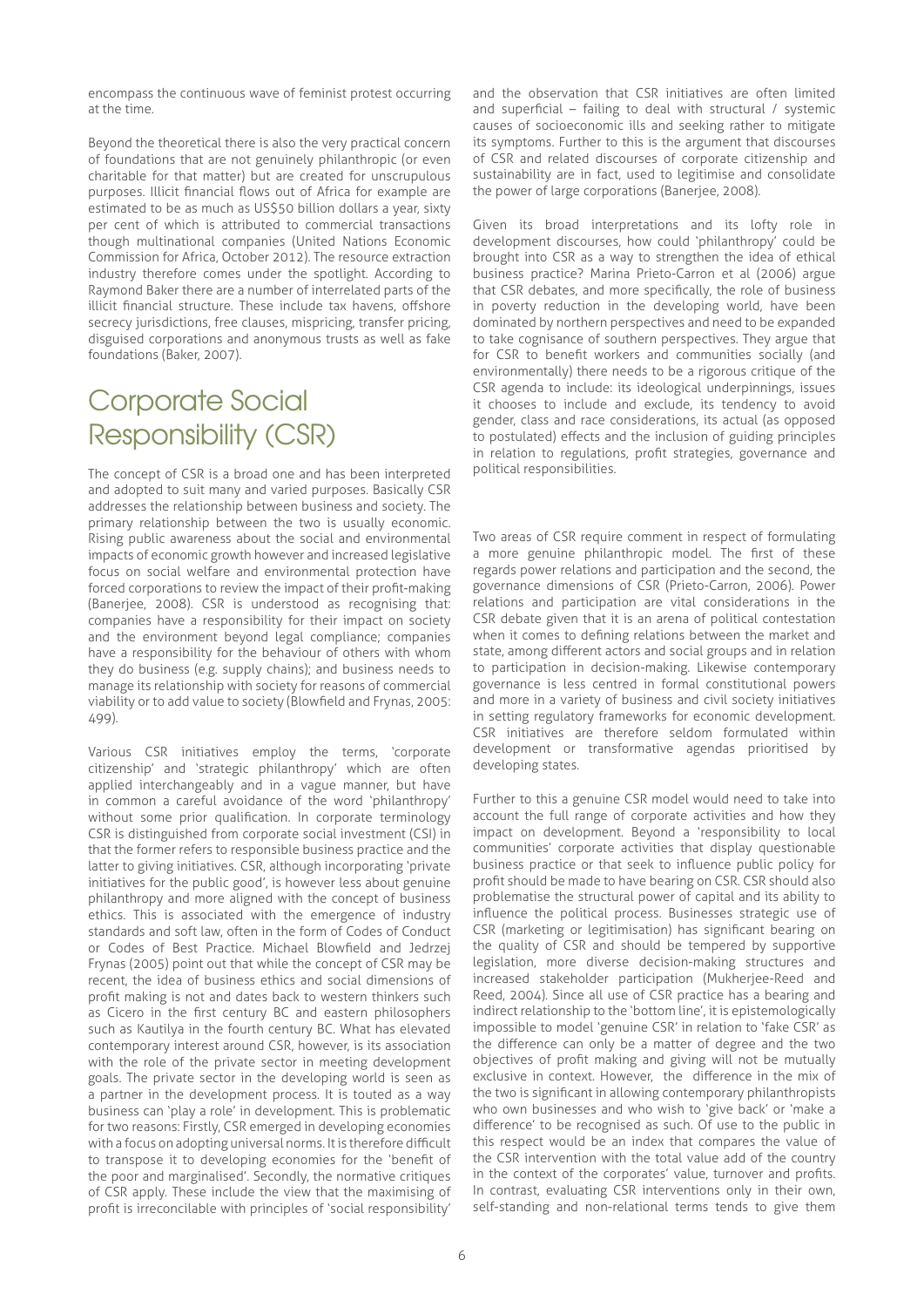good press as 'anything is better than nothing' becomes a foundational maxim.

Debashish Munshi and Priya Kurian (2007) make the case for the 'subaltern public' with regards CSR's 'omissions'. They argue that discourses of CSR consolidate the privileging of powerful political and corporate elites and the marginalisation of those who lack purchasing power or lobbying clout (p. 439). CSR discussions concentrate on activities of corporations but rarely take into account that corporations and states are the cause of the problems they seek to address. Munshi and Kurian contend that "the nexus between corporations, states and financial institutions constitutes a dominant coalition that undermines subaltern politics" (p. 441). CSR's inability to impact on structural change further renders it more useful to the elite than to the subaltern. Its contribution to 'development' or impact on 'socioeconomic transformation' is therefore limited and shallow (p. 441). For Munshi and Kurian the term 'responsibility' has undertones of the civilising mission of the colonial era which concealed genuine motives for social, cultural and political domination. Subaltern politics are not in the range of CSR vision statements simply because "when commercial interests and broader social welfare collide, profit comes first" (p. 443).

# Philanthropy in the Resource Extraction Industry

Philanthropic practice in the resource extraction sector is significantly under researched and forms the basis for this study. An obvious concern for social justice scholars and development scholars alike is that massive profits accumulated from resource extraction initiatives in Africa are seldom re-invested in the communities directly impacted or even more broadly in the development agendas of countries that house these resources. Is there a role for philanthropy in the resource governance debate? I would argue emphatically yes. Given philanthropy's potential for redistribution, innovation and policy transformation it stands to impact on resource governance in significantly positive ways. Preliminary evidence from three (random) examples of resource extraction in Africa suggest, however, that philanthropic practice has some way to go before reaching its optimal potential.

In Nigeria, oil revenue from the Niger Delta accounts for eighty per cent of national income. However despite the government making US\$60 billion in oil revenue annually, the country remains plagued with social problems, political instability, corruption, poor infrastructure, negligible social services and endemic poverty (Rexler, 2010). The Nigerian government claims to be committed to development and in 2000 established the Niger Delta Development Commission (NDDC) which has entered into a partnership with Shell Petroleum in the form of the Shell Petroleum Development Corporation (SPDC). The SPDC follows the sentiment of multinational corporations in the region that business has a responsibility extending beyond profit-making to include addressing social problems. Indeed this derives from a global consensus expressed by business in such frames as the Global Social Compact that the purpose of business has expanded to incorporate the 'triple bottom line', a sentiment that has become a core concept in contemporary CSR. Despite this commitment from both sides however, the partnership has yielded little material success. Additionally it has had the perverse effect of weakening state capacity by giving the participating multinational power over development policy and barring possibilities for the NDDC to be composed through internal and organic processes. This is

a vital consideration as it is unlikely that the goals of an oil company and the inhabitants of its host country share views on what 'development' entails. Further, given that the NDDC was set up through financial backing from oil companies, the process serves to increase state dependency on multinationals (Rexler, 2010).

This example clearly illustrates the challenges in what Uwafiokun Idemudia (2009) refers to as 'community development partnerships'. In a study of oil extraction and poverty reduction in the Niger Delta he identifies three such partnerships: a government-business partnership (such as the NDDC), a business-NGO partnership (such as corporate funding of an NGO) and a corporate-community partnership (such as a corporate-community foundation). Drawing from his research, Idemudia demonstrates both the potential and challenges of philanthropic activity around oil extraction in the Niger Delta.

A partnership between Mobil and various organisations in corporate philanthropy and social investment (a business-NGO partnership) resulted in supporting an agricultural project that included providing training to local farmers, setting up a technological centre and supporting a rice milling plant. A partnership with NGO Growing Business Foundation also resulted in the facilitation of micro-credit schemes accessible to community members. Yet another partnership with international and local NGOs facilitated the setting up of various healthcare initiatives. The impact of these initiatives were positive in the sense that community members interviewed claimed that Mobil stepped in where government had failed to "take them out of the stone age" and to 'provide resources and infrastructure' (Idemudia, 2009: 100). Idemudia is careful to note however that the net impact of these initiatives on poverty reduction and lack of infrastructure has been minimal. Furthermore the partnership has completely failed to address the negative impacts of oil extraction by Mobil on these communities. Communities interviewed complained that oil spills and gas flares seriously impeded their livelihoods. This included the loss of fishing opportunities, drinking water and damage to dwellings from industrial acid. Mobil denied any liability in this respect citing 'independent studies' clearing it of liability (Idemudia, 2009: 103).

A partnership between Total and various 'host' communities (a corporate-community partnership) involved CSR via corporate social investment in infrastructural provision such as market stalls, classroom blocks and the refurbishing of a health centre. Later it also included the establishment of a corporate community foundation to facilitate various activities including provision of social infrastructure, advocacy and capacity building. The foundation is formulated as one that is community-owned and community-centred and in this sense there has been an enhancement of social capital and also a significant portion of the funds were paid to local labourers, artisans and suppliers who, when interviewed, provided positive feedback as to the foundation's impact on their livelihoods (Idemudia, 2009: 105). Despite this, however, research interviews highlighted various irregularities in the election to the foundation's steering committee and grievances about the lack of employment opportunities at Total. Idemudia also notes that the foundation was set up as a way to quell existing corporate-community conflict which was ongoing and a threat to Total's massive investment in the area. Once again, 93 per cent of community members indicated that oil spills and gas flares negatively impacted on their livelihoods and that community concerns were excluded from decision making in this respect (Idemudia, 2009: 107).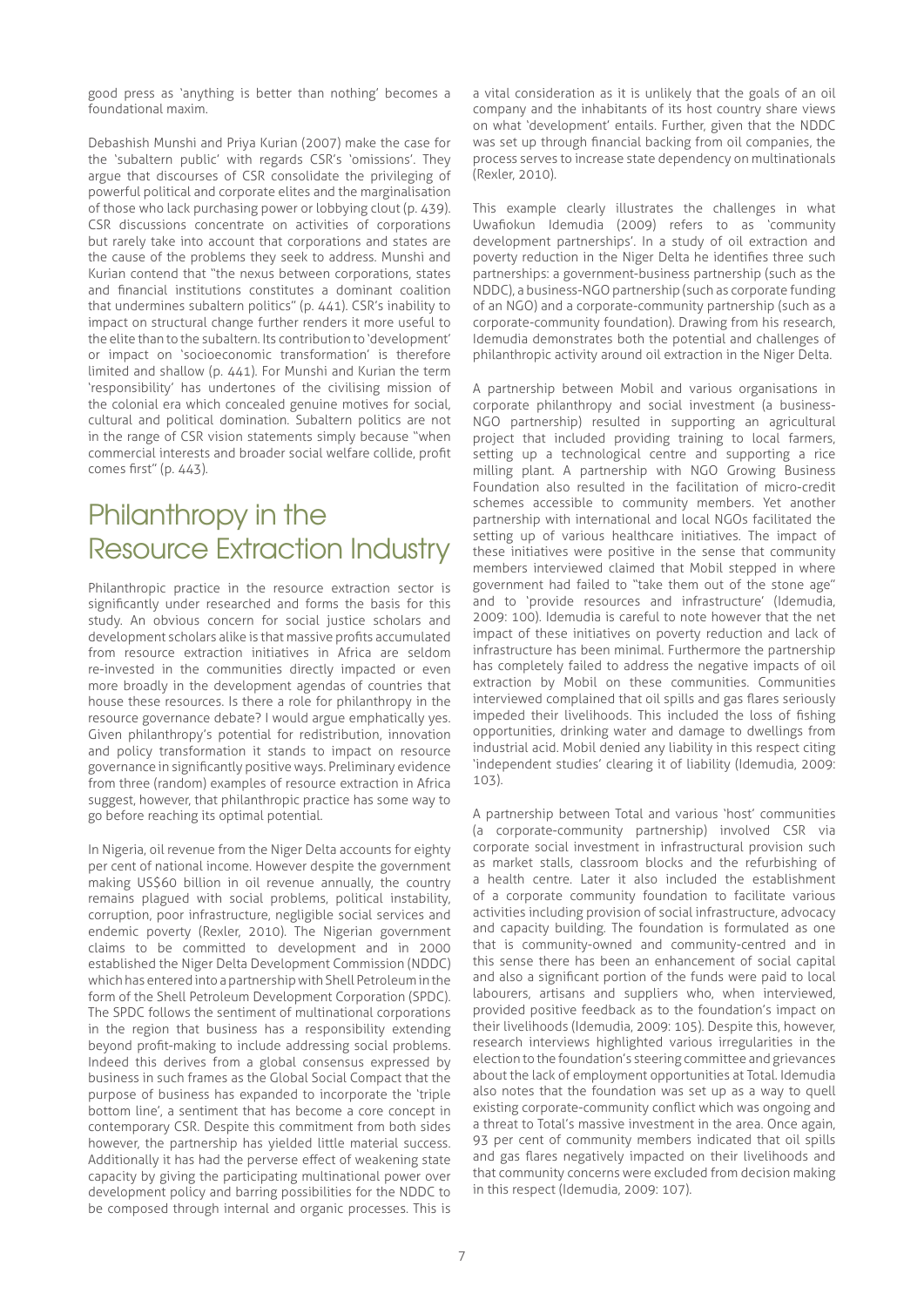A variety of research questions for empirical study on philanthropy in resource governance thus begin to emerge:

In the case of a government-business partnership:

- What mechanisms are in place to ensure that the partnership meets the expectations of development objectives or best practice codes?
- What processes does it employ to ensure community engagement?
- In the case of a business-NGO partnership:
- How are funded initiatives selected?
- Do the NGOs or organisations in question facilitate genuine community participation?
- In the case of a corporate-community partnership:
- Does the organisational structure (e.g. community foundation) of the partnership operate in a democratic way regarding membership, leadership and decision-making?
- Are there any sustainability measures in place?
- Do community members have a genuine level of power? For example, if they have been given a certain amount of funding from an oil company for a community project, are they also able to engage the oil company on the environmental damage its explorations wreak on their livelihoods through oil spills and gas flares etc.?

More questions of this nature emerge from examples of philanthropic / CSR efforts of diamond mining companies such as De Beers. De Beers CSR initiatives use terms such as 'corporate citizenship' understood as "harnessing the potential of responsible business to contribute to sustainable development" (De Beers Report to Society, 2010: 11) and 'strategic philanthropy' a tool with which to "respond to community needs" (De Beers Report to Society, 2011: 51). A closer look suggests however that 'corporate citizenship' is a viable method of retaining the De Beers "societal license to operate" (Banerjee, 2008: 62). According to a De Beers annual report, corporate citizenship bears an element of maintaining consumer confidence and product value while also an element of engagement and sensitivity to "issues, ambitions and challenges that shape the societies in which we operate" for the purposes of "managing long-term risk by proactively contributing to their growth, sustainability and stability" (De Beers Report to Society, 2011: 3). This long-term risk management is achieved by promoting the company as a good partner in the Annual Reports and in campaigns of advertising and individual acts of social intervention, which of course all serve to prevent or displace other agendas and discussions about De Beers' exploitative extraction firm structure from emerging or gaining ground in the public mind (Bracking and Sharife, 2014). An example of this is the partnership between De Beers and the government of Botswana, Debswana. This partnership assures De Beers a long-term framework for operating in Botswana while allowing the government to leverage its position as a large rough diamond producer. However, it also ensures that the government of Botswana is constrained to adopt policy and regulation that benefits De Beers while being structurally dependent on the revenue from De Beers. For example, the establishment of the Financial Services Centre, a secrecy jurisdiction instrument, allows De Beers' global operations, and other non-national account holders from neighbouring countries to avoid paying tax (Bracking and Sharife, 2014). De Beers 'strategic philanthropy' must be considered in the context of a company which already adopts 'tax planning' strategies which artificially reduce the tax revenues paid to African governments as a compensation for the permanent extraction of minerals.

A 2009a Bench Marks Foundation study revealed that the

Debswana partnership does not deliver effective CSR to communities impacted on by De Beers' mining interests. The study shows that corporate social investment spending by Debswana "pales into insignificance" when compared with its annual turnover – a calculation carried out for 2007 puts it at 0.05% of total revenue (p. 44). Furthermore various projects under the social investment line item facilitated mining operations rather than communities – these include road infrastructure development (p. 45). The study argues that the Botswana government's 'marriage' to De Beers is at the expense of communities, human rights, the environment and sustainable local economic development. Mining towns such as Orapa are out of bounds to the general public – outsiders wishing to visit need to obtain permission from Debswana. These 'closed communities' live in houses owned by the corporation and all aspects of their lives are managed by the corporation. Orapa is divided into various zones with the township or residential area zoned 'white' (lower security), the corporation offices zoned 'blue' (or medium security) and the mine operational area zoned 'red' (of highest security) (p. 37). There is therefore a sense of 'militarisation' of mining interests and a serious contradiction to Botswana's 'liberal democracy'. The study also contends that Debswana's retrenchment of 461 striking miners in 2004 signals its readyness to exploit the fact that workers in Botswana have limited striking rights (p. 61). The miners lost their appeal when the court upheld their strike to be illegal (Piet, 2009). Focusing on energy and water consumption, the study contends that there are shortcomings in environmental codes and standards and that Debswana lacks an independent environmental monitoring system (p. 54) and has failed to involve communities in its environmental impact assessments (p. 47).

De Beers claims to respond to community needs through 'strategic philanthropy' via 'dedicated social investment vehicles', such as the De Beers Fund in South Africa. This fund is administered by Tshikululu Investments which provides "private sector entities with a one-stop service to undertake comprehensive social investment and community grant making in line with development trends" (Tshikululu website: http://www.tshikululu.org.za/). It is difficult to assess the impact of De Beers' 'strategic philanthropy' however, given its lack of a clear definition and the fact that it has been, to an extent, outsourced to a management firm. We are assured however that De Beers' community investment strategy "looks beyond narrow philanthropic spending to focus on delivering long-term socioeconomic benefits for local communities" (De Beers Report to Society, 2012: 50). Insight to this claim may be drawn directly from community perspectives. A 2009b Bench Marks Foundation study on CSR relating to development goals in South Africa surveyed community perceptions of CSR performance of the diamond mining industry (with a focus on De Beers, Trans Hex and Alexcor) and revealed low scores all around. The percentage scores for health, housing / infrastructure and sustainable development were 41.4 per cent, 42.4 per cent and 36.6 per cent respectively. A total average CSR score of 37 per cent suggests that the promise of socioeconomic benefits is far from being realised. (Van Wyk et al, 2009b: 48). The report concluded that:

"After almost a hundred years of diamond mining… communities have little to show in terms of community development, infrastructural development or an existence much above that of a subsistence level. Sound relationships and cooperation between the different stakeholders (mining companies, civil society, government and communities) are essential for the sustainability of the mining sector… where human rights often take second place to profitability; whilst CSR often only remains a part of a glossy corporate annual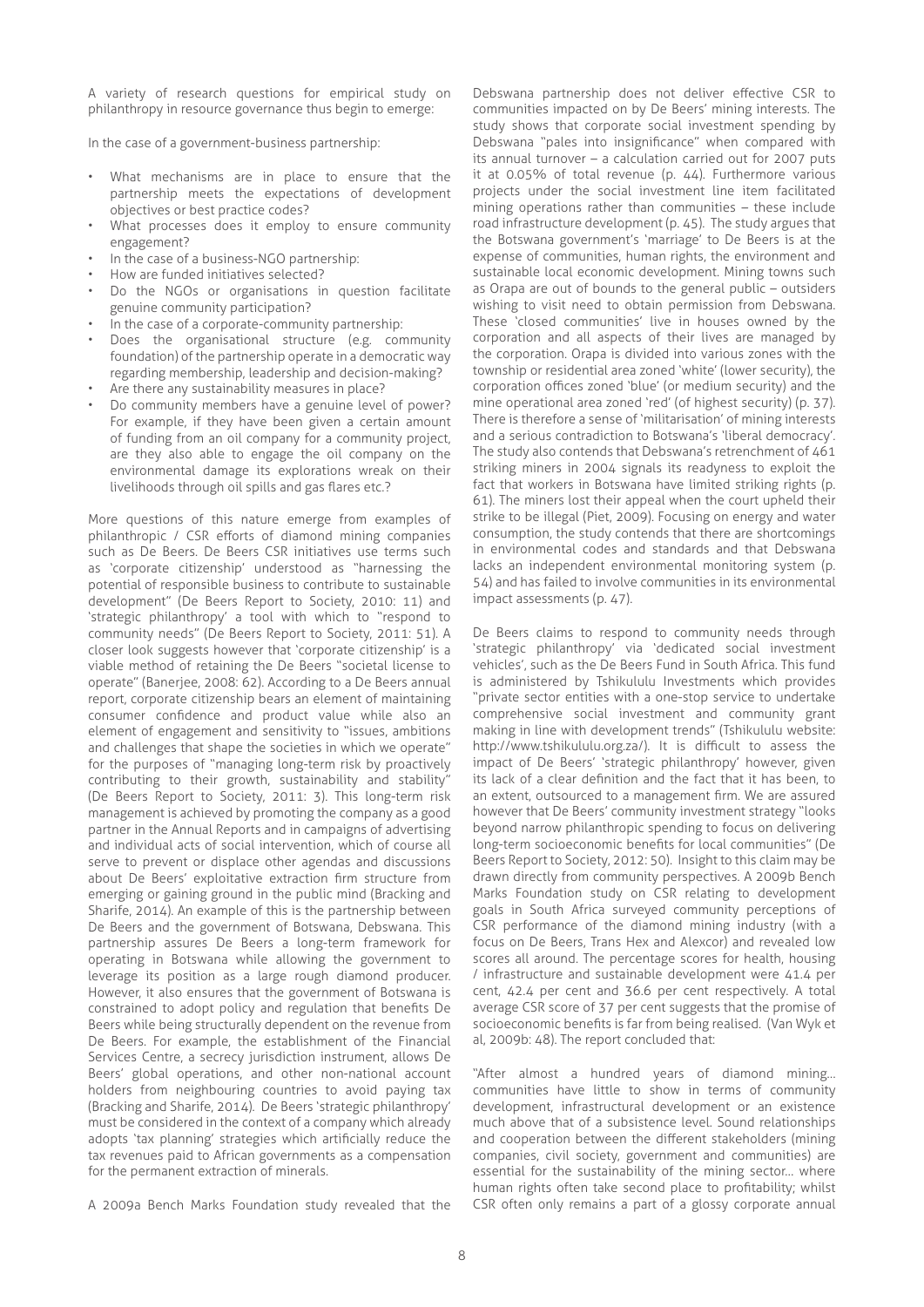report with little bearing to the reality on the ground" (Van Wyk et al, 2009b: vii).

This peripheral contribution of CSR is particularly unjust given the tax avoidance strategies adopted and the scale of profits enjoyed by De Beers' beneficial owners globally. It is also striking in the context of the reputational benefit and expansion of consumer demand which occur as a consequence of De Beers' presentation of itself as a 'good giver'.

This example gives voice to the proverbial elephant in the room when considering philanthropic practice in the resource extraction sector – "should it matter how the money is made?"

- Beyond the rhetoric, how is CSR viewed by companies that practise it? As a form of business ethics or in line with understandings of genuine philanthropy?
- How does this impact on forms of philanthropic practice?
- Does philanthropy have a role to play in bringing resource extraction companies to account?
- Can this role be incorporated into mainstream philanthropic practice such as foundations and CSR?

Further to the question "should it matter how the money is made?" is the related "could corporate practice be genuinely reconcilable with philanthropic practice?" Patrick Bond has shown how South African platinum mine, Lonmin, operates through a corporate-state-labour sweetheart deal where profits are paramount, provincial and district level (Rustenburg, North West province) governance structures corruptible and trade unions (particularly the National Union of Mineworkers – NUM) co-opted (Bond, 2012). Despite the fact that Lonmin is featured on the World Bank's website as the leading example of International Finance Corporation 'strategic community investment', Bond argues that its approach to community needs are purely 'tokenistic' (Bond, 2012: 5). This view is substantiated by a 2012 Bench Marks Foundation study of the Bojanala Platinum district municipality in Rustenburg (where Marikana is located). The study found that despite the district being the location of some of the richest platinum mines in the world, it has high levels of unemployment, water and sanitation service backlogs (with many households still using the bucket system) and as much as 41 per cent of households within the Rustenburg local municipality still residing in informal dwellings (informal settlements and backyards). Access to education and health is likewise problematic. A later (2013) Benchmarks Foundation Study argued that Lonmin repeatedly provides five-year plans for housing projects but fails to deliver. It built 1,149 houses in 1999 but none since despite committing to 6,000 by 2011 (p. 19). It also attempted to sell houses to employees who refused to buy them and the reasons for this are probably to do with affordability and the fact that many workers are resident in the area only for employment purposes and would rather purchase homes elsewhere (p. 20). Its commitment to eliminate single-sex hostel living has likewise not been met. In this vein, commitments under the mining charter have remained unfulfilled.

Between 2003 and 2007 most of the company's 'social capital' spending was invested in the Lonmin Community Trust Fund which was closed down in 2007 (Bench Marks Foundation Media Statement, 15 October 2013). The Lonmin Trust set up a hydroponic agricultural project in 2005 in partnership with a South African company Gili Kubbutzah, who owned twenty six per cent of the shares in the company. The project employed thirty two local community members and community members were promised that ownership of the project would eventually be passed on to them. This did not transpire and

instead reports of embezzlement surfaced and the project was taken over by another South African company, Bambani, which ceased paying workers' wages, leading to the project and the farm being abandoned and eventually shut down in 2008 (Community Monitors Action Network, 17 November 2012). The 2012 Benchmarks Foundation report recommended that mining operations in the area formulate their CSR initiatives to contribute meaningfully to the social, economic and environmental sustainability of the area while seeking community consent for any developments and accepting their right to refuse (Van Wyk, 2012: 41). These recommendations have however never been put to use and the 2013 Bench Marks Foundation study found contradictions in Lonmin's social spending logged as 'social capital' and part of their obligations in obtaining mining rights. The report notes:

"In short, the "Social Capital" reporting consistently presents figures of around 1% of pre-tax profits or more, which is the company's commitment. But when we look at the details of the spending on all items we understand to belong under "Social Capital" – community and Social Labour Plan projects – we consistently find amounts very significantly lower than the global "Social Capital" amounts. This gross overstatement of Lonmin's "Social Capital" accounting makes it difficult to estimate its actual spending on projects which benefit the community" (Capel, 2013: 16).

Lonmin's attitude to workers has also been brought into question. There is very little transparency and accountability in respect of wages, contract labour and labour broking. Furthermore Lonmin showed a tendency towards successive cuts in average pay increases (Capel, 2013: 10). Inventive use of accounting is also regularly used by mining companies to falsely inflate the taxes they claim to contribute, particularly in respect of adding workers' PAYE contributions to the tax generated by 'the company' (Bracking and Ganho, 2011).

In cases where resource extraction companies are blatantly committed solely to the single bottom line (profit) at the expense of development commitments, communities and labour:

- How would spaces for philanthropy be created?
- How would existing philanthropic practices (e.g. CSR) be strengthened and maintained?
- Are there ways for current resource governance initiatives to take closer cognisance of CSR? For example the 'social payments' category of EITI. So the focus would move beyond transparency and accountability to include impact. (The EITI's category 'social payments' appears under revenue streams and includes payments to governments and / or third parties based on contractual obligations, payments to third parties arising out of constitutional, legislative or regulatory requirements and voluntary donations or charitable contributions [p. 53]. The EITI however only 'encourages' that these payments be disclosed – it does not make the disclosure mandatory [p. 53].)

#### Philanthropy: Potential and **Challenges**

The examples above provide some insight as to the scope of philanthropic activity in the resource extraction industry in Africa but more research is required to fully understand its potential and its challenges. In 2013, the chairman of South African mining group, African Rainbow Minerals (ARM), Patrice Motsepe, announced that he would be giving away half his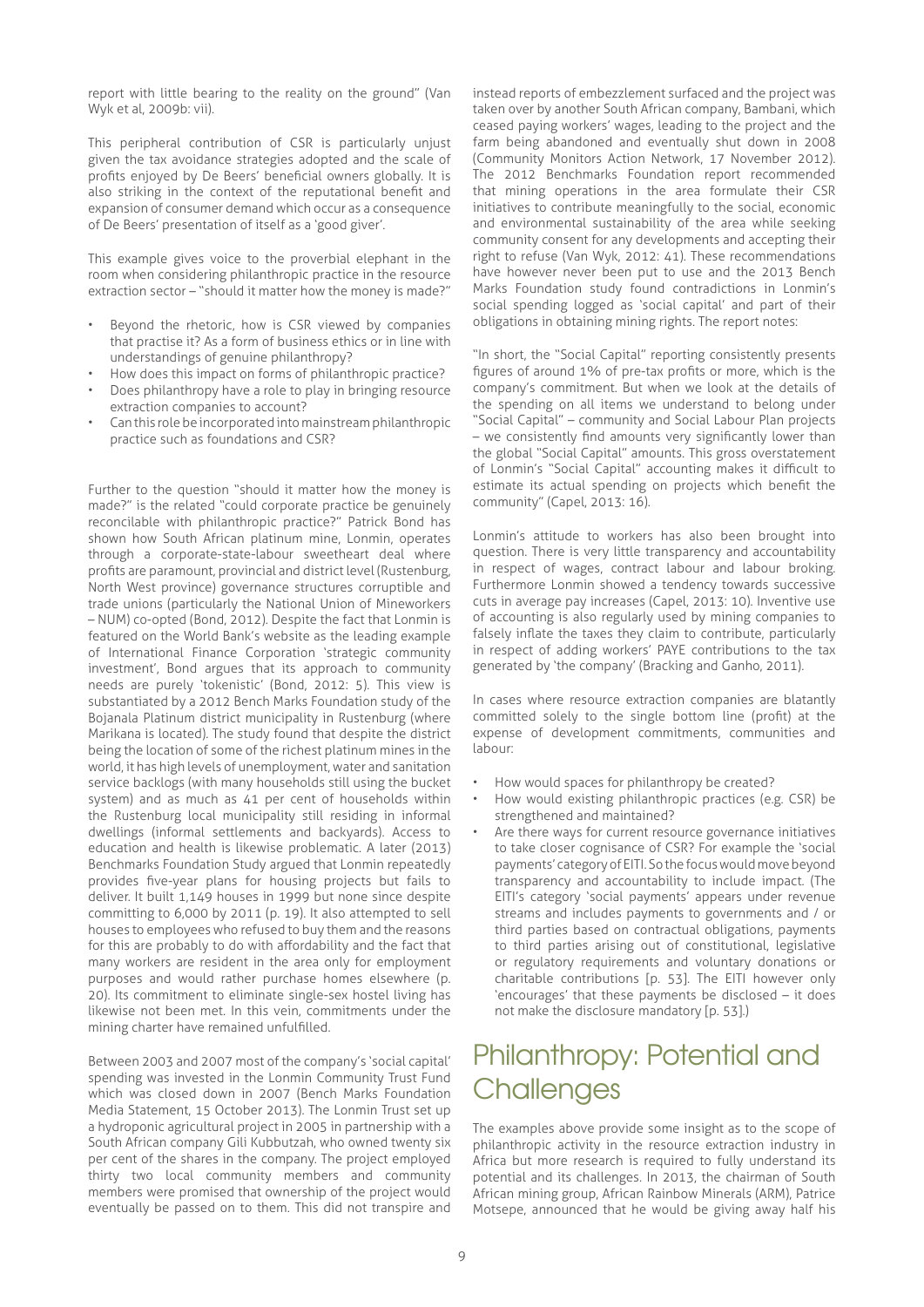fortune (estimated at US\$2.65 billion) to philanthropic efforts through the Motsepe Foundation. This gesture seemed to be in response to the Bill Gates and Warren Buffet 'Giving Pledge' encouraging billionaires to give away their fortunes (Hlongwane, 2013). This marks a significant commitment to philanthropy but does it signal a shift in philanthropic thinking? ARM itself has been associated with the displacement of communities in areas where it mines as well as failures to deliver on promises to communities affected by its mining interests (Wild and Cohen, 2013). Will the pledge have any impact on broadening the focus on profit-orientated practice in the resource extraction sector to include genuine philanthropic practice? And, will it encourage auto-critique or governance measures to enable resource extraction companies to bring corporate practice in line with 'loving humanity' more than 'loving profits'?

Before considering the potential of philanthropy in resource governance a number of disclaimers are necessary. Firstly, philanthropic activity can by no means displace the role of the state. Secondly, normative critiques of philanthropy versus the state apply. These include considerations that applying tax incentives to philanthropic activity effectively reduces government revenue and that philanthropies lack the accountability measures inherent in the democratic state such as elections, public participation processes, policy making, implementation and monitoring mechanisms. This notwithstanding, philanthropy's role in resource governance has distinct potential with regard to the actual philanthropic initiatives undertaken and their potential to impact on social justice and development.

There are existing examples of interesting philanthropic initiatives in the resource extraction industry. The challenge however remains with their execution and monitoring. A South African example already cited ARM has begun one such initiative (as part of its CSR) in Modikwa village in the North West province (Wild and Cohen, 2013). The initiative offered villagers an 8.5 percent share in the Modikwa mine. It set up companies that supply waste removal, gardening and maintenance services to the mine which are effectively owned and run by the Modikwa community and claims to have spent R110 million on community development projects. The mine also recruits 78 per cent of its workforce from Modikwa stating that it has to date (2013) spent R4.2 billion in wages. On closer inspection however, it transpires that while ARM has paid off its own debt through income from Modikwa, only about half the villagers' debt has been repaid – the 80,000 community members collectively still owe R158 million on their share. Community members also claim that various development commitments undertaken by ARM have not materialised. These include the building of houses, roads and school facilities. Furthermore the community-run companies (waste removal, gardening and maintenance services) are all running at a loss. The ARM initiative also reveals an undercurrent of local political tension with regard to resources and access to resources. Members of the committee set up to run the community interests under the initiative revealed that: "It's difficult to keep some individuals happy because they want to benefit personally and the mine can't provide for all community members" and, "The representatives (of the community committee) don't share the information with the villagers" (Wild and Cohen, 2013). Committee representatives also argue that development has been uneven with those who "have links to local leaders" or "personal contacts with companies (including the mine)" living in sturdy homes while the rest live in cobbled-together dwellings. An interesting development however has been the formulation of the community committee following a call by villagers to pressure ARM into managing community affairs more transparently. The committee further flags grievances such as the mine reducing cattle grazing spaces and mine blasting collapsing boreholes. The committee is known as 'Section 21' and in October of 2013 led 400 community members to the ARM offices in Sandton, Johannesburg to hand over a memorandum of grievances for unfulfilled development promises (Mokhema, 2013).

Examples such as the ARM initiative reveal a number of challenges for philanthropic practice in the resource extraction sector and indicate that more rigorous research is required to understand both the context and the nature of current initiatives. What is clear, however, is that there are various weaknesses in the execution and monitoring of current philanthropic activity and vast scope for community agency. This suggests more innovative philanthropic interventions are required and that they require closer monitoring for sustainability and replicability.

# Recommendations

In terms of executing philanthropic initiatives:

- Philanthropic initiatives to further 'local economic development' should consider supporting existing horizontal networks of giving and mutual solidarity schemes. This would avoid replicating uneven power relations prevalent in vertical systems. It would also ensure more genuine community ownership and management of philanthropic resources. It would further test emerging notions of possibilities for vertical forms of philanthropy meeting horizontal forms of philanthropy (Moyo, 2011:7).
- Philanthropic initiatives should be required to uphold principles of social justice philanthropy. These would include supporting existing civil society organisations, networks and movements which: focus on the root causes of social problems; commit to structural or systemic change; adopt broad-based action and networking for social change; build local leadership and capacity development; entrench open and democratic participation and ensure participants are inclusive and reflect existing diversity (Faber and McCarthy, 2005: 10). Clearly this would pose a significant challenge to CSR initiatives emanating from companies that are committed to ensuring the status quo in so far as it benefits the bottom line. It would however go some way to levelling the playing field in that it would provide resources for social justice and build the capacity for human agency. It would also begin to create a space for the resource extraction sector to genuinely examine its impact on the local socio-political landscape.

In terms of monitoring, transparency and accountability:

• Various CSR initiatives display (even if tokenistic) commitments to upholding various principles of business ethics, in South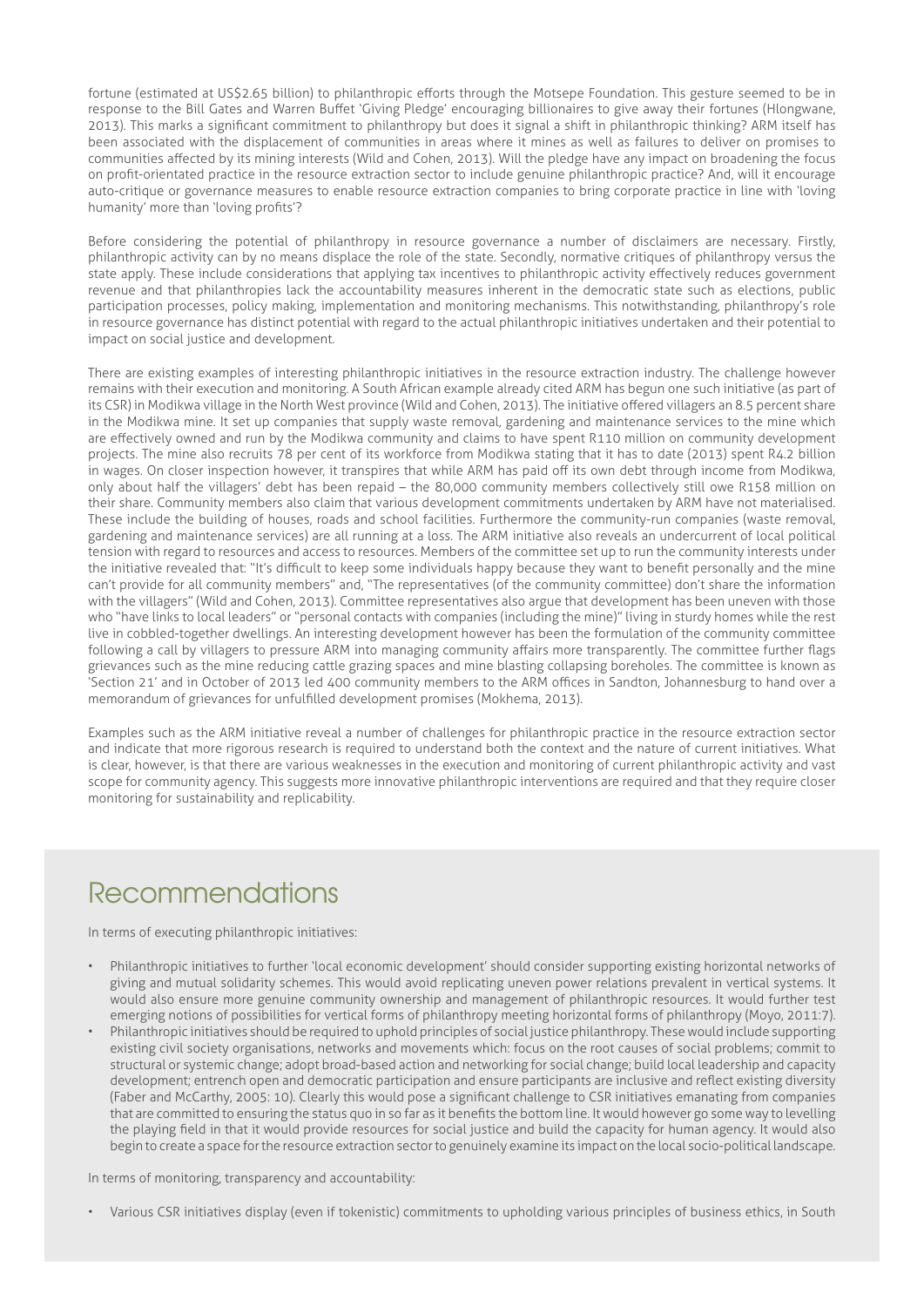Africa for example, with regard to the Mining Charter, the Mineral and Petroleum Resources Development Act, the Department of Trade and Industry Codes of Good Practice, Broad Based Black Economic Empowerment (BBBEE) and King III principles. But there is far less commitment to upholding promises made to affected communities (even in so far as engaging meaningfully with them in a sustained manner). Once again this is likely motivated by the fact that there is less of a financial pay-off for doing so. Philanthropic initiatives should therefore be obliged to allocate resources towards formulating and sustaining working community committees to establish recourse standards among the community, corporates and local government structures – these could be streamlined into formal local participation mechanisms.

- Similarly this would apply in cases where national CSR standards make socioeconomic development initiatives mandatory (for example BBBEE in South Africa).
- In the same vein, global transparency and accountability initiatives could widen their scope around 'social payments' for example, to examine substantive outcomes of these payments through the lens of affected communities by creating mechanisms to hear community voices (bearing in mind that civil society organisations do not always speak for communities).

#### **References**

Africa Mining Vision. African Union, February 2009.

Anheier, H and Leat, D. 2007. Creative philanthropy. London: Routledge.

Baker, R. 2007. The ugliest chapter in global economic affairs since slavery. Illicit financial flows: The missing link in development. Global Financial Integrity Report. Centre for International Policy.

Banerjee, S. 2008. Corporate social responsibility: The good, the bad and the ugly. Critical Sociology, 34(1), 51-79. Bond, P. 2012. South African political economy after Marikana. Centre for Civil Society, University of KwaZulu-Natal, Durban. Available at: http://ccs.ukzn.ac.za/files/Bond%20Marikana%2018%20October%202012.pdf Accessed 15 September 2014. Bracking, S and Ganho, A. 2011. Investing in private sector development: What are the returns? Manchester University. Norwegian Church Aid Actalliance Report No 2.

Bracking, S. and Sharife, K. 2014. Rough and polished: A case study of the diamond pricing and valuation system. Leverhulme Centre for the Study of Value. Working Paper Series No 4.

Capel, J. (Ed). 2013. Coping with unsustainability. Policy Gap 7 Lonmin 2013-2012, Bench Marks Foundation.

De Beers Report to Society 2010. Available at: http://www.debeersgroup.com/ImageVaultFiles/id\_989/cf\_5/RTS\_10\_Full.PDF Accessed 12 September 2014.

De Beers Report to Society 2011. Available at: http://www.google.co.za/

url?sa=tandrct=jandq=andesrc=sandfrm=1andsource=webandcd=5andved=0CDMQFjAEandurl=http%3A%2F%2Fwww. angloamerican.com%2F~%2Fmedia%2FFiles%2FA%2FAnglo-American-Plc%2Fdevelopment%2Freports%2Fcsreports%2F De\_Beers\_RTS\_2011.pdfandei=RjwYVK6FIdSe7Aa0oIHwAwandusg=AFQjCNGf0ArAdQ25\_QicvYGkkPsVpDdzWA Accessed 12 September 2014.

De Beers Report to Society 2012. Available at: http://www.google.co.za/

url?sa=tandrct=jandq=andesrc=sandfrm=1andsource=webandcd=1andved=0CBwQFjAAandurl=http%3A%2F%2Fwww. debeersgroup.com%2FDocuments%2F4.0%2520Sustainability%2F4.7%2520Sustainability%2520Library%2FDeBeers\_ RTS\_2012.pdfandei=QUQYVNCrFdSg7AbMj4CABQandusg=AFQjCNEcAQvVchbWybIjO8pjmBkVKjhIZAandbvm=bv.75097201,d. ZGU Accessed 12 September 2014.

Blowfield, M. Frynas, J, G. 2005. Setting new agendas: critical perspectives on Social Corporate Responsibility in the developing world. International Affairs, 81(3), 499-513.

Edwards, M. 2008, Just Another Emperor? The Myths and Realities of Philanthrocapitalism, Demos, A Network for Ideas and Action, The Young Foundation.

Faber, D, R. McCarthy, D. 2005. Foundations for social change; Critical perspectives on philanthropy and popular movements in Faber, D, R. McCarthy, D. (Eds). Foundations for social change; Critical perspectives on philanthropy and popular movements. Rowman & Littlefield: Maryland.

Failed CSR Projects by Lonmin and Aquarius. Community Monitors Action Network, 17 November 2012. Available at: http:// communitymonitors.net/indexcommnet.php/?p=1187 Accessed 15 September 2014.

Frumkin, P. 2006. Strategic giving: the art and science of philanthropy. Chicago: University of Chicago Press.

Graham, Y. 2013. Governance for development in Africa: Mineral resources governance. Presentation for

Third World Network Africa. SOAS-CDD Workshop, Accra, Ghana, 7 May. Available at: http://www.google.co.za/

url?sa=t&rct=j&q=&esrc=s&frm=1&source=web&cd=3&ved=0CCgQFjAC&url=http%3A%2F%2Fwww. governanceinafrica.org%2Fassets%2Fgovernance-for-development-addis.

pptx&ei=z7ZkVM7ZEcfdap7WgtgO&usg=AFQjCNGeUmMvvBB3ymR6ASSdQ\_euwlt4ng Accessed 12 November 2014.

Hlongwane, S. 2013. Gates, Buffet, can you hear me? Motsepe gives away half of family fortune. Daily Maverick, 31 January. Available at: http://www.dailymaverick.co.za/article/2013-01-31-gates-buffett-can-you-hear-me-patrice-motsepe-gives-awayhalf-of-family-fortune/ Accessed 15 October 2014.

Hunsaker, J. Hanzl, B. 2003. Understanding social justice philanthropy. Washington: National Committee for Responsive Philanthropy.

Idemudia, U. 2009. Oil extraction and poverty reduction in the Niger Delta: A critical examination of partnership initiatives. Journal of Business Ethics, 90, 91-116.

Illicit financial flows from Africa; Scale and development challenges. Background Paper High Level Panel on Illicit Financial Flows. United Nations Economic Commission for Africa. October 2012.